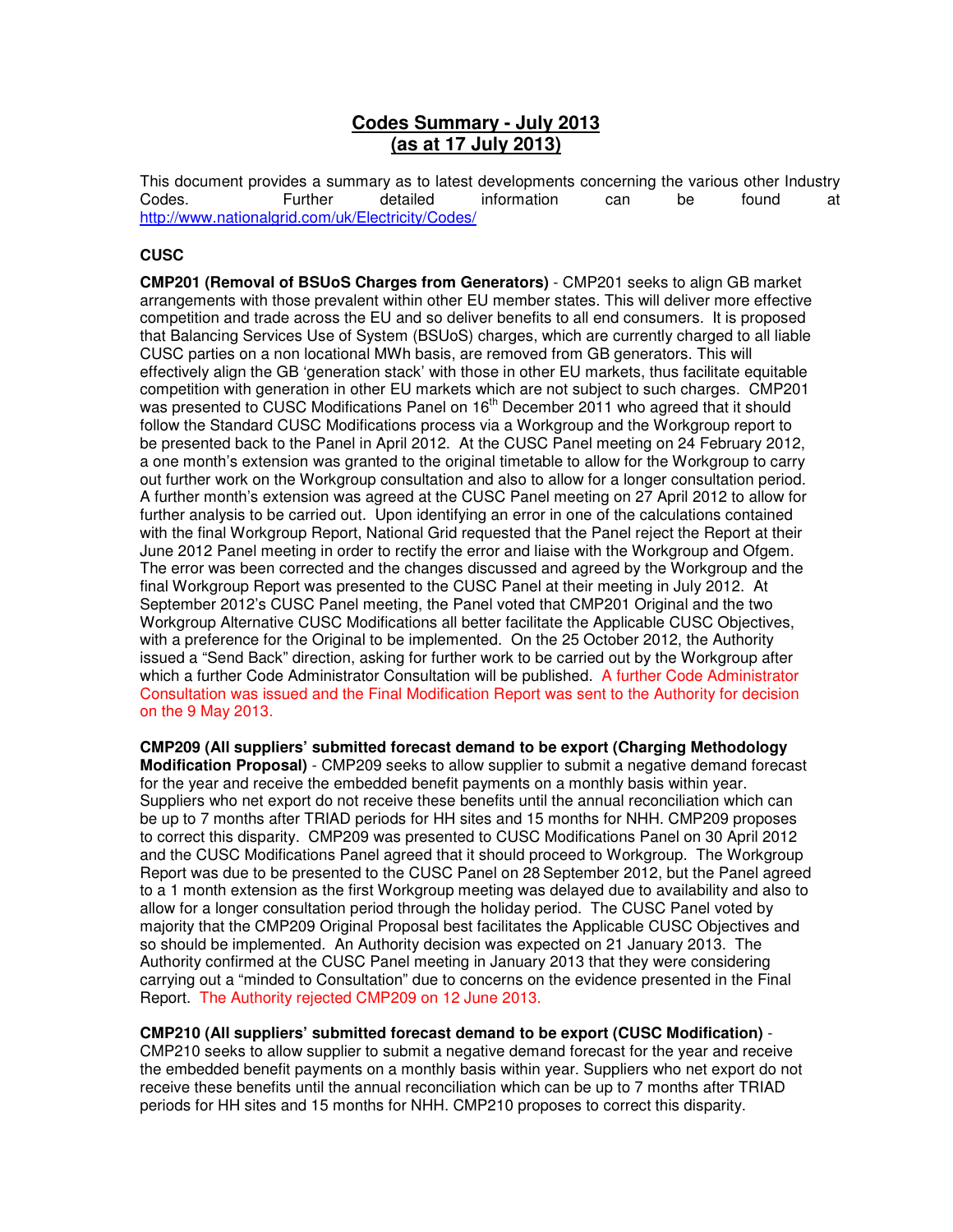CMP210 was presented to CUSC Modifications Panel on 30 April 2012 and the CUSC Modifications Panel agreed it should proceed to Workgroup. The Workgroup Report was due to be presented to the CUSC Panel on 28 September 2012, but the Panel agreed to a 1 month extension as the first Workgroup meeting was delayed due to availability and also to allow for a longer consultation period through the holiday period. The CUSC Panel voted by majority that the CMP210 Original Proposal best facilitates the Applicable CUSC Objectives and so should be implemented. An Authority decision was expected on 21 January 2013. The Authority confirmed at the CUSC Panel meting in January 2013 that they were considering carrying out a "minded to Consultation" due to concerns on the evidence presented in the Final Report. The Authority rejected CMP210 on 12 June 2013.

**CMP213 – (Project TransmiT TNUoS Developments)**. CMP213 was raised by National Grid as a result of the direction to NGET by the Authority following their Significant Code Review on electricity transmission charging arrangements. CMP213 is made up of three main elements: Network Capacity Sharing, Inclusion of HVDC in the charging calculation, and Inclusion of islands links into the charging methodology. The Panel agreed for CMP213 to progress to a Workgroup through the standard route and to report back to the December 2012 CUSC Panel as it was felt that a minimum of 6 months would be required for the Workgroup phase. At the CUSC Panel meeting on the 25 January it was agreed for the CMP213 to receive a one month extension for the Workgroup Report to be presented to a Special CUSC Panel meeting in April 2013. CMP213 was submitted to the Authority for decision on 14 June 2013.

**CMP218 – (Changes required for use of new banking product to hold Users' cash securities).** CMP218 seeks to amend the CUSC to facilitate the use of a new banking product by NGET to hold security provided by Users. The new banking product uses "virtual client accounts" to hold the security and interest which will have a number of administrative benefits: it would remove the need to create a new account for each User that provides security; it would allow refunds of security and interest to be provided more quickly than under the current arrangements. CMP218 was presented to the CUSC Modifications Panel on 22 March and the CUSC Modifications Panel agreed that it should progress through the Self Governance route. However, the Panel raised some queries and it was agreed that the queries would be clarified prior to proceeding to Code Administrator consultation. The queries were discussed at the CUSC Panel meeting on 26 April 2013. The Code Administrator Consultation was published on 6 June 2013 and closed on 4 July 2013. CMP218 is progressing through the agreed timetable.

**CMP219 – (CMP192 Post Implementation Clarifications).** CMP219 seeks to make the necessary changes to the CUSC to refine the legal text related to CMP192 to further clarify the User Commitment Methodology. CMP219 was presented to the CUSC Modifications Panel on 31 May and the CUSC Modifications Panel agreed that it should progress as Self Governance and for it to proceed to a Workgroup. The Workgroup Report will be presented at the August 2013 CUSC Panel meeting. CMP219 is progressing through the agreed timetable.

## **Grid Code**

The most recent meeting of the **Grid Code Review Panel** was held on 17 July 2013. The next GCRP will take place on 18 September 2013.

## **Consultations & Reports to the Authority**

#### **2012**

#### **A/12 (Information Required to Evaluate Sub-Synchronous Resonance)**

Proposes changes to facilitate the exchange of information required to evaluate and, if necessary, mitigate the risk of Sub-Synchronous phenomena such as Sub-Synchronous Resonance on the Transmission System. The Industry Consultation closed on 26<sup>th</sup> March 2012 and 5 responses were received. National Grid is considering some possible issues identified in the consultation responses. Once these are resolved, National Grid will submit a Report to the Authority. On the 2 May 2013,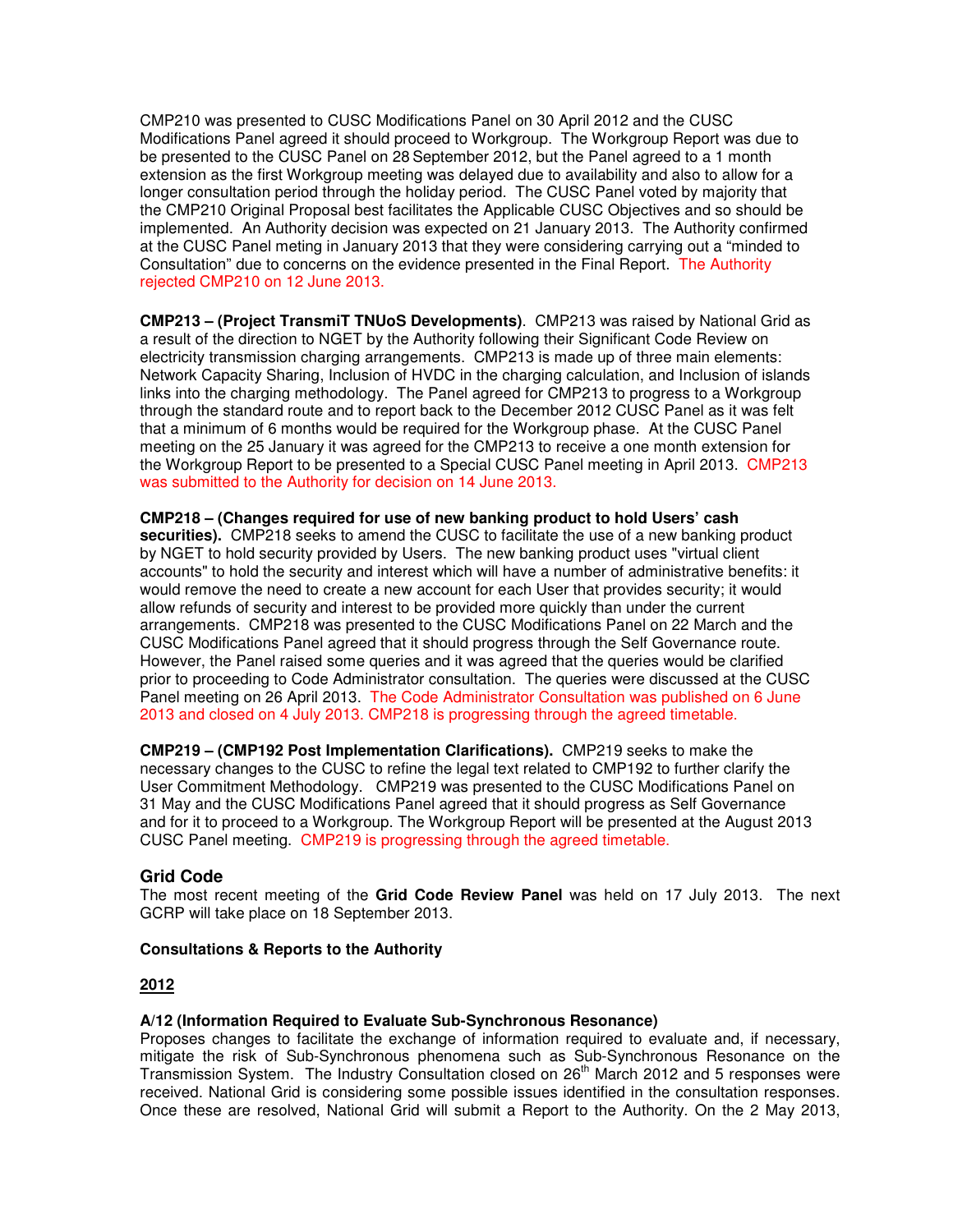National Grid hosted an industry workshop for parties with an interest in Sub Synchronous Resonance. The Report to the Authority was sent to the Authority for determination on 27 June 2013. Following discussions between National Grid and the Authority some changes were made to the drafting and a revised Report to the Authority was submitted on the 15 July 2013.

#### **F/12 (Formalising Two Shifting Limit and other parameters)**

This consultation has been published by the Electricity Balancing System Group and is seeking views on modifications to the Grid Code to make Two Shifting Limit and certain items of Other Relevant Data (Grid Code BC1.4.2(f)) formal parameters. The consultation opened on  $16<sup>th</sup>$  March 2012 and responses are requested by 24 April 2012. Consultation closed with 9 responses received. The EBSG have submitted a workgroup report on TSL to the GCRP panel who met on the 18<sup>th</sup> July. As Eggborough originally raised the issues surrounding TSL, National Grid hosted a meeting with Eggborough on 26 July 2012 to discuss their issues and try to develop a pragmatic way forward. A consultation 'Treatment of Two Shifting Limit' closed on 16 November, with 8 responses received. The Report to the Authority was sent to the Authority for determination on the 6 December 2012. On 14 May 2013, National Grid resubmitted the Report to the Authority. This resubmitted Report to the Authority (v2.0) includes a guidance document that was requested by the Authority following submission of the Report to the Authority (v1.0). The Authority approved F/12 on the 19 June 2013 with an implementation date of 19 August 2013

## **2013**

## **GC0033 (Offshore Wind Farms not connected to an Offshore Transmission System)**

This proposal seeks to modify the Grid Code to ensure that the benefits afforded to 'Power Park Modules' in the Grid Code are restored to relevant Generators located Offshore and to improve the clarity of the code. The industry Consultation was published on  $15<sup>th</sup>$  February 2013 and closed on  $15<sup>th</sup>$  March 2013, with 3 responses received. National Grid are considering the responses and drafting the Report to the Authority.

#### **GC0044 (Grid Code changes resulting from BSC Modification P276)**

This proposal seeks to modify the Grid Code to reflect the changes, approved by Ofgem, resulting from BSC modification P276 'Introduce an additional trigger/threshold for suspending the market in the event of a Partial Shutdown'. The industry consultation was published on the 7 May 2013. The consultation closed on Wednesday 5 June 2013, with two responses received. The Report to the Authority was sent to the Authority for determination on 19 June 2013 and a decision is expected on 24 July 2013.

#### **Workgroups**

#### **BMU Configurations Offshore**

This purpose of this group is to look at development of standard BMU Configuration diagrams for offshore Power Park Modules. The Working Group will assess the current industry code requirements for the relevant reporting of such data, determine what the System Operator requires and consequently develop code modifications for the provision of such information. The last meeting took place on  $14<sup>th</sup>$  February 2012 where it was agreed that the Workgroup Report would be drafted. No further meetings are anticipated. National Grid is currently drafting the Industry Consultation.

#### **Electricity Balancing System Group (EBSG)**

The scope of this group is limited to that of the Electricity Balancing System, and the Balancing Mechanism and Ancillary Services data and instructions that it will support. The group will consider the changes requested by the industry in response to National Grid's consultations and also any changes that are offered as part of the standard vendor system. The group has established two subgroups EBSIT (focusing on IT issues) and EBSMSM (focussing on Multi Shaft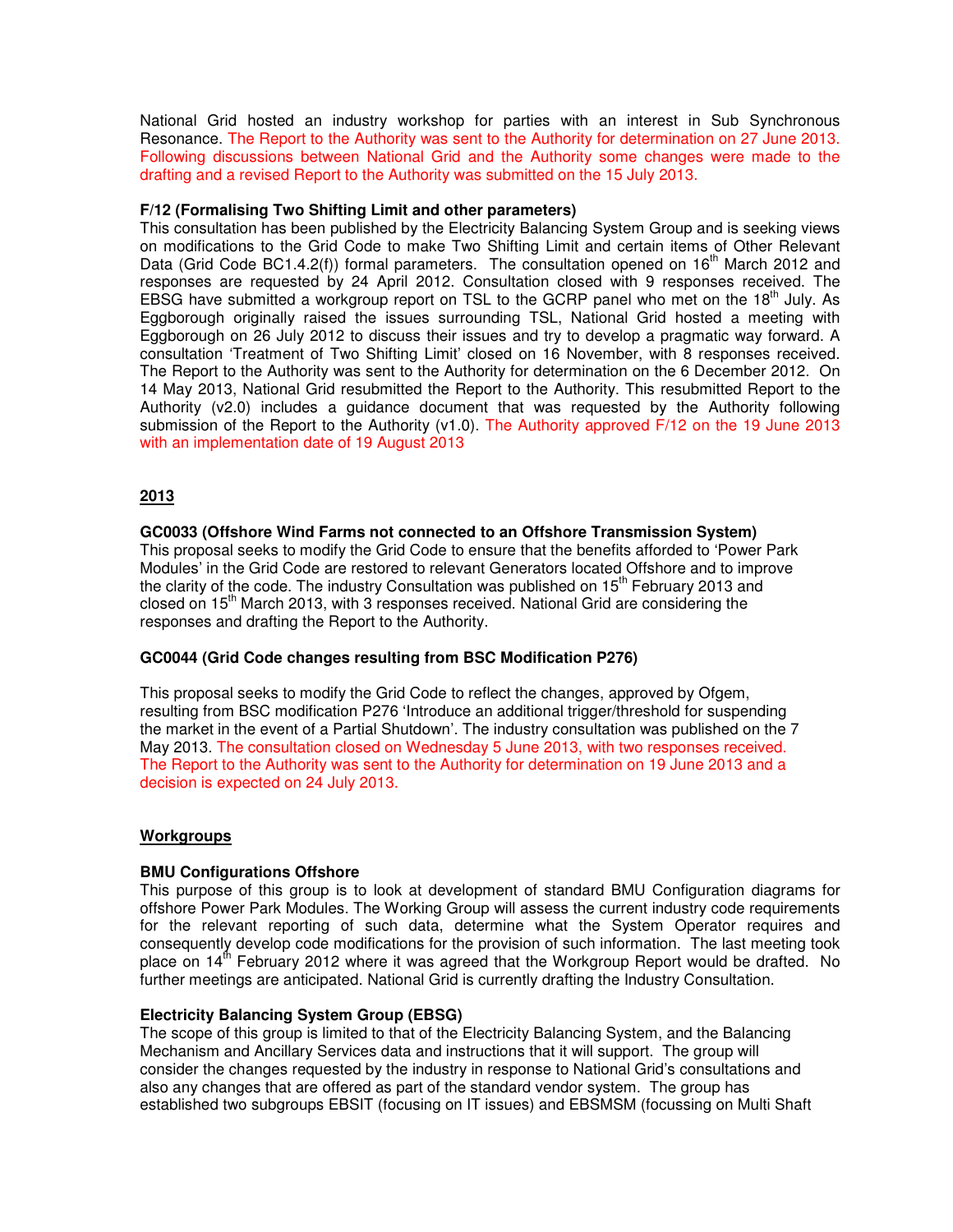modelling). The last EBSG meeting took place in on  $13<sup>th</sup>$  July 2012. The EBSG was given an update to the EBS Multi Shaft Modelling Subgroup. The main action of this subgroup is to work up a "straw man" configuration modelling proposal and bring this back to EBSG and GCRP in due course. There is no forecast on when this might be presented at this time. A regularly updated EBS Project Plan is now presented at each EBSG meeting, giving an overview of events and milestones. This supported discussion around release dates for EBS and how these would consider release dates for Elexon. The last meeting was held on Thursday 13<sup>th</sup> December 2012 in Warwick. The EBSG have presented two Grid Code issue papers to the Janaury GCRP. Reactive and Frequency Report Fax Form Information and New and Revised Balancing Code Parameters and Instructions will both be developed further by the EBSG before proceeding to Industry Consultation. The next meeting is scheduled for Thursday 1 August 2013.

#### **Power Available**

Following discussions within the CBSG, in March 2012, the group initiated proposals to develop the concept of Power Available for wind farms. This concept proposes to use data, such as wind speed, to calculate the potential power that would have been produced by a wind farm if they did not have their output curtailed. This value could then be used to assist with the integration of intermittent generation into current balancing arrangements for example as a reference point for settlement of bid/offer acceptances rather than the current method of using the generator's Final Physical Notification (FPN). There is overlap between this and the High Wind Speed Shutdown Workgroup. The first meeting was held on the 11 September 2012. The Workgroup are progressing through the Terms of Reference.

#### **High Wind Speed Shutdown**

Wind turbines are designed to operate within a specific range of wind speeds. Generally, where the speed exceeds such operating ranges, it can lead to the turbines disconnecting in order to protect against damage due to excessive mechanical loading. The impact this has on the transmission system is that there will be a loss of power leading to a drop in frequency. The secondary effect is the potential uncontrolled reconnection of the turbines once the wind speed returns to a safe operating range. This could lead to a high frequency event due to the additional power from the turbines combined with replacement plant which may have been despatched to mitigate the initial low frequency. A workshop was held on 11 April 2012 to further discuss these issues with relevant industry stakeholders. This workshop concluded that a Workgroup should be established under the governance of the GCRP, this was approved at the July 2012 GCRP. The first workgroup meeting was held on the 11 September 2012. The Workgroup are progressing through the Terms of Reference and are expected to present their findings to the GCRP in July 2013.

#### **Information on Embedded Small Power Stations for the Purposes of Developing, Planning and Operating the Transmission System.**

This workgroup was established at the May 2012 GCRP meeting. The workgroup will; review information currently provided by Network Operators to NGET concerning embedded small power stations, review how this information is used, identify any inconsistencies between how Small Power Stations connected to User's networks can be accounted for and identify any information which is necessary and not provided or information that is provided but is not necessary. The Workgroup met on Wednesday 19 June.

#### **Frequency Changes during Large Disturbances and their impact on the Total System**

The Frequency Changes during Large Disturbances and their impact on the Total System Workgroup was established by Grid Code Review Panel (GCRP) at the May 2012 GCRP meeting. The workgroup will review the expected behaviour of the Total System when subject to frequency changes during large disturbances with particular focus on the rate of change of frequency. The workgroup will also review the findings of the frequency response technical sub-group and assess their implications, take account of relevant international practice and the approach taken in European code development and evaluate the costs, benefits and risks of any actions necessary to maintain or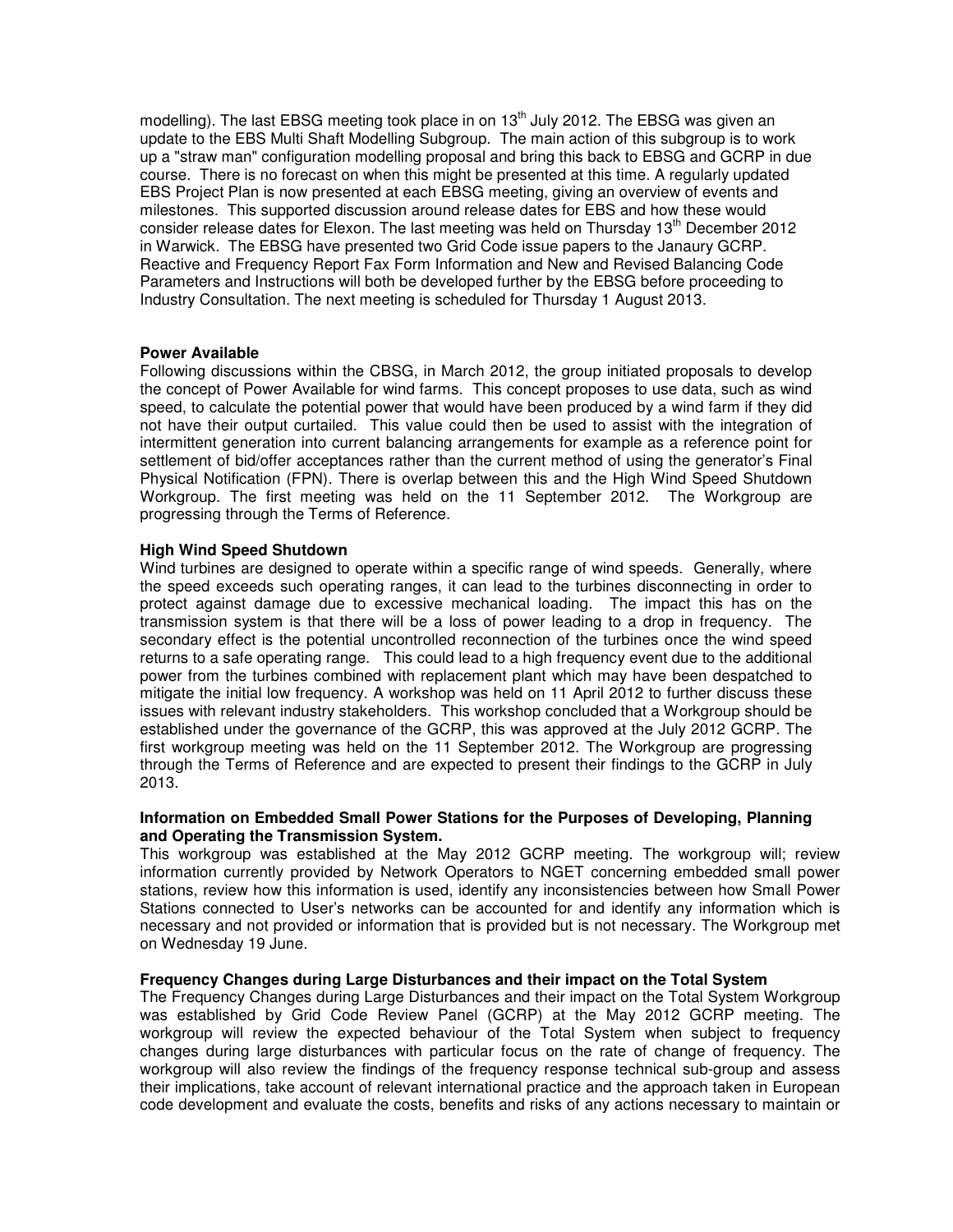improve current levels of resilience to frequency changes under future system conditions. The first Workgroup was held on 26 October 2012 and have met a further 7 times. The Workgroup have published an open letter to the Industry informing interested parties of the likely setting changes and inviting them to an Industry Workshop. The workgroup hosted two industry seminars, one in Scotland on 25 April 2013 and one in London on 8 May 2013. The workgroup expect to present the first phase of recommendations in July 2013

#### **Demand Control**

The Demand Control Workgroup will; review the need for, and requirements of, Demand Control Instructions, review the existing capabilities of the DNO's to implement Demand Control Instructions, take account of relevant international practice and the approach taken in European Code development and evaluate the costs, benefits and risks of any actions necessary to ensure that DNOs can implement the required Demand Control Instructions in the required timescales under future system conditions. The Workgroup met for the first time on the 5 December 2012. The Workgroup met again on 30 May 2013.